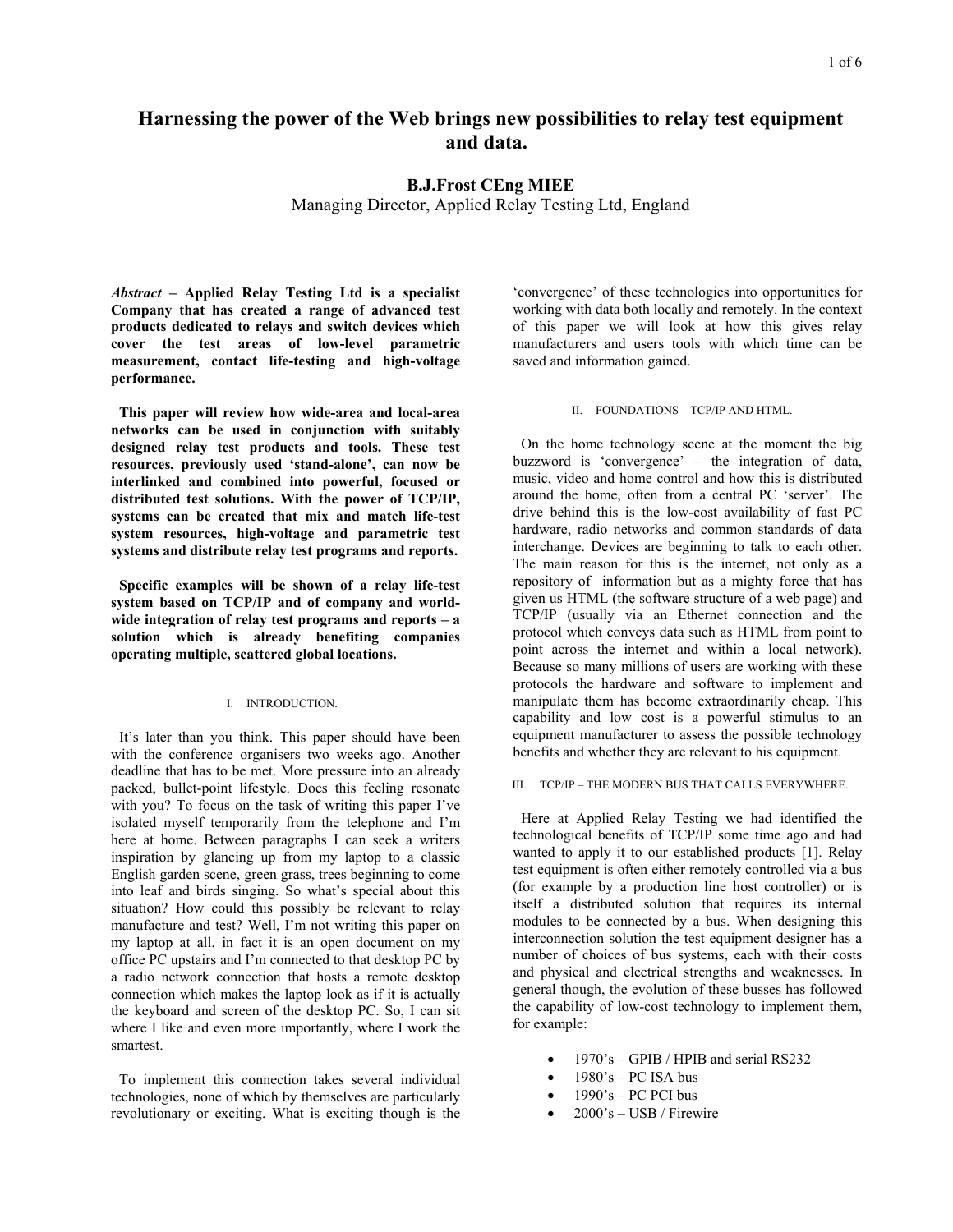All of these connection systems are in use to varying degrees but with the advent of TCP/IP, we have a new, powerful option with which to interconnect equipment. Since TCP/IP defines only the software interface and is available on a range of processor hardware from small circuit card processors up to large servers, once the hardware connection is made, you have a high-speed bus that is both powerful and low-cost. In addition, comply with this standard and your equipment immediately becomes accessible to existing tools and techniques. (Incidentally, for the purposes of this paper, where you see a reference to the term 'Ethernet', we are also inferring that TCP/IP is being used. Ethernet is the most common hardware connection that carries the TCP/IP software protocol).

 Let's look at the benefits of connecting equipment using TCP/IP:

- All PC's have an Ethernet network connection port (which hosts the TCP/IP protocol).
- The connection cables and hardware are very low cost (a few dollars for a cable).
- Addressing is built into the design, allowing multiple equipment nodes with ease.
- TCP/IP guarantees the delivery of a data packet to the destination.
- It is fast, at least 10 MBPS, with 100 MBPS common and faster speeds emerging.
- Nodes are electrically isolated from each other, at least by transformer coupling at the network port and with the option of fibre-optic connections if the electrical environment is particularly demanding.
- With suitable equipment node design, no software needs to be installed on a host PC, a simple web browser is sufficient to control the equipment and view data.
- TCP/IP via radio connection is now commonplace, further binding PC's (and therefore compliant test equipment) together.

For the relay test equipment designer, TCP/IP actually has two main attractions:

- To connect electrical modules within an item of equipment.
- To connect the item of equipment to the 'outside world' (i.e. a host or server).

We will look at each of these in detail.

## IV. BUILDING RELAY TEST EQUIPMENT USING TCP/IP.

The use of TCP/IP to connect relay test equipment modules internally is a technique that is hidden from the end user but is actually a key benefit in offering equipment

which is fast, reliable and low-cost. A typical application is shown in Figures 1 and 2. Our RT901 high-voltage test system measures relay insulation resistance to over  $10^{14}$ ohms and breakdown voltages to 5kV. The design of the test system is based on modular DC and AC generators, a wide-range current detector and relay pin switching modules, the final interface to the outside world being high-voltage shielded connectors as shown in Figure 1. Internally the modules are linked by a high-speed serial bus, effectively a derivation of an RS232 connection. This is fast enough to allow the main controller (a PC in fact) to control and monitor each module yet it cuts the number of wires between each module down to two. A traditional multi-wire bus such as GP-IB would provide a faster throughput but would be dangerously prone to corruption or damage from the high-voltage transients that exist within such a system.



Figure 1. Our RT901 high-voltage test system which requires a simple, noise-immune internal communications bus.



Figure 2. The internal architecture of the RT901 communication bus.

This architecture and the modular concept – first designed in 1990 - have stood the test of time testing relays 24 hours per day, 7 days per week at up to 1 device per second on fully automated production lines. Recent developments around this identical architecture however have allowed us to replace the internal serial bus with a TCP/IP connection. The result has been an increase in test speed and the ability to physically increase the equipment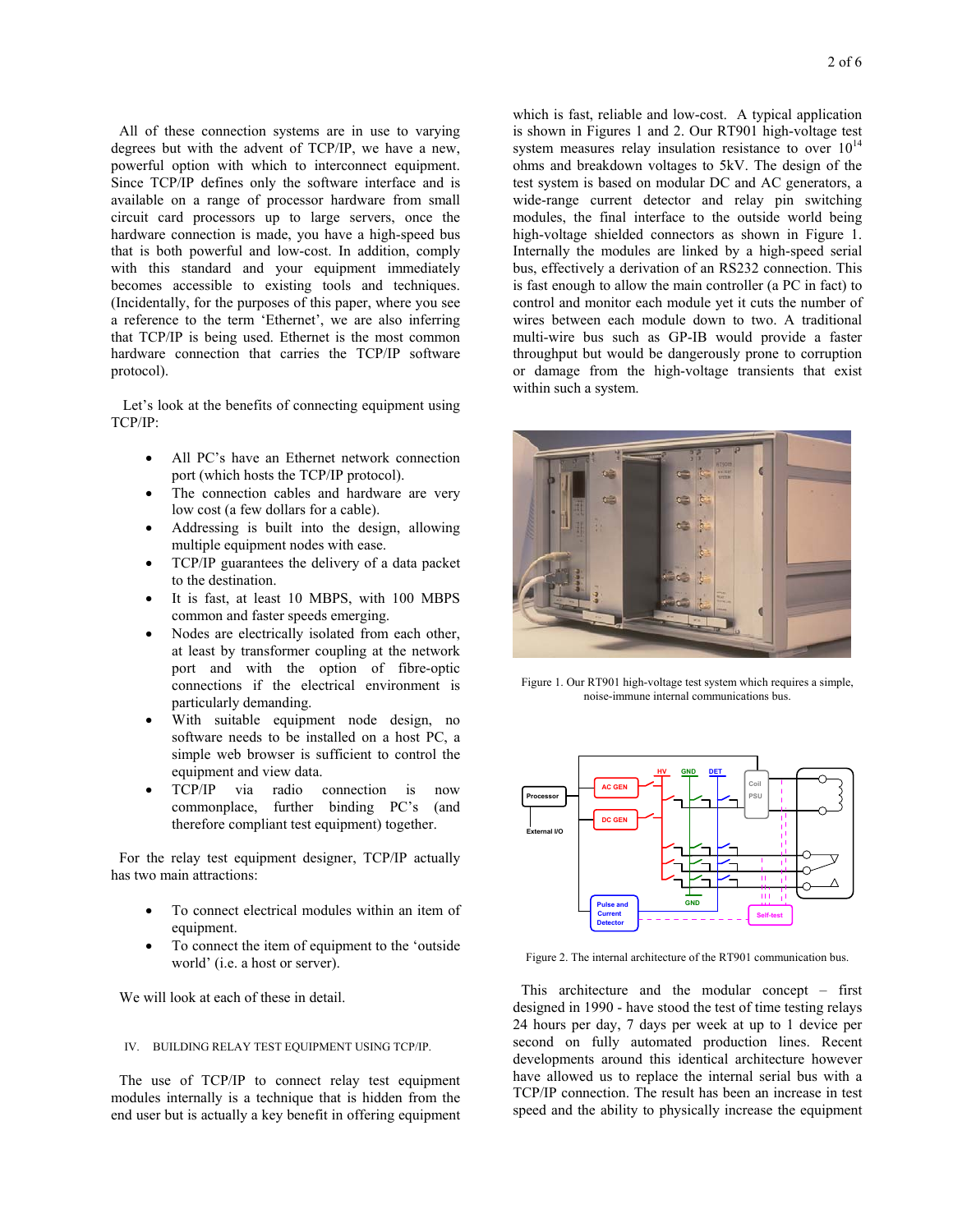size to cope with an enhanced test voltage of up to 10kV, all without changing the fundamental architecture.

Another example of the suitability of TCP/IP connection as an internal equipment 'bus' is within our Reflex 50 lifetest system shown in Figure 3 below. The core of the test system are our 'contact measurement' modules (circled in Figure 3) which 'watch' the contact open and close under the load conditions, recording the contact voltage drop into their internal RAM memory. This provides high-speed local processing behind each relay contact that does not become 'diluted' when more contacts are added, all whilst offering relay switching speeds in excess of 100 Hz [5].



Figure 3. A TCP/IP connected solution - the Reflex50 life-test system.

During the design of this system a flexible means of connecting these contact modules to an overall controller was required. In a typical customer installation there will be a variable number of such contact modules and the means of connecting them must be physically robust, electrically noise immune and easy to implement. To meet this requirement we chose a standard Ethernet TCP/IP link, which meets all of these needs. Figure 4 shows the rear view of the system and the ease with which the contact monitoring chassis are interconnected.



Figure 4 – Ethernet connections carry TCP/IP at the rear of the Reflex 50 life-test system.

 Although these modules are interconnected with TCP/IP within an equipment rack, the solution lends itself ideally to large life-test systems where the device contacts are physically remote from the main controller and where multiple life-test systems are required to be connected together. It is in these situations that the electrical isolation of Ethernet is excellent, since the small contact voltages that are being monitored do not become influenced by the potentially large group loop voltages induced by high-power load distribution cables extending over large life-test areas.

### V. EQUIPMENT WITH EXTERNAL TCP/IP CONNECTIVITY.

The external connection of relay test equipment by TCP/IP falls into three main categories: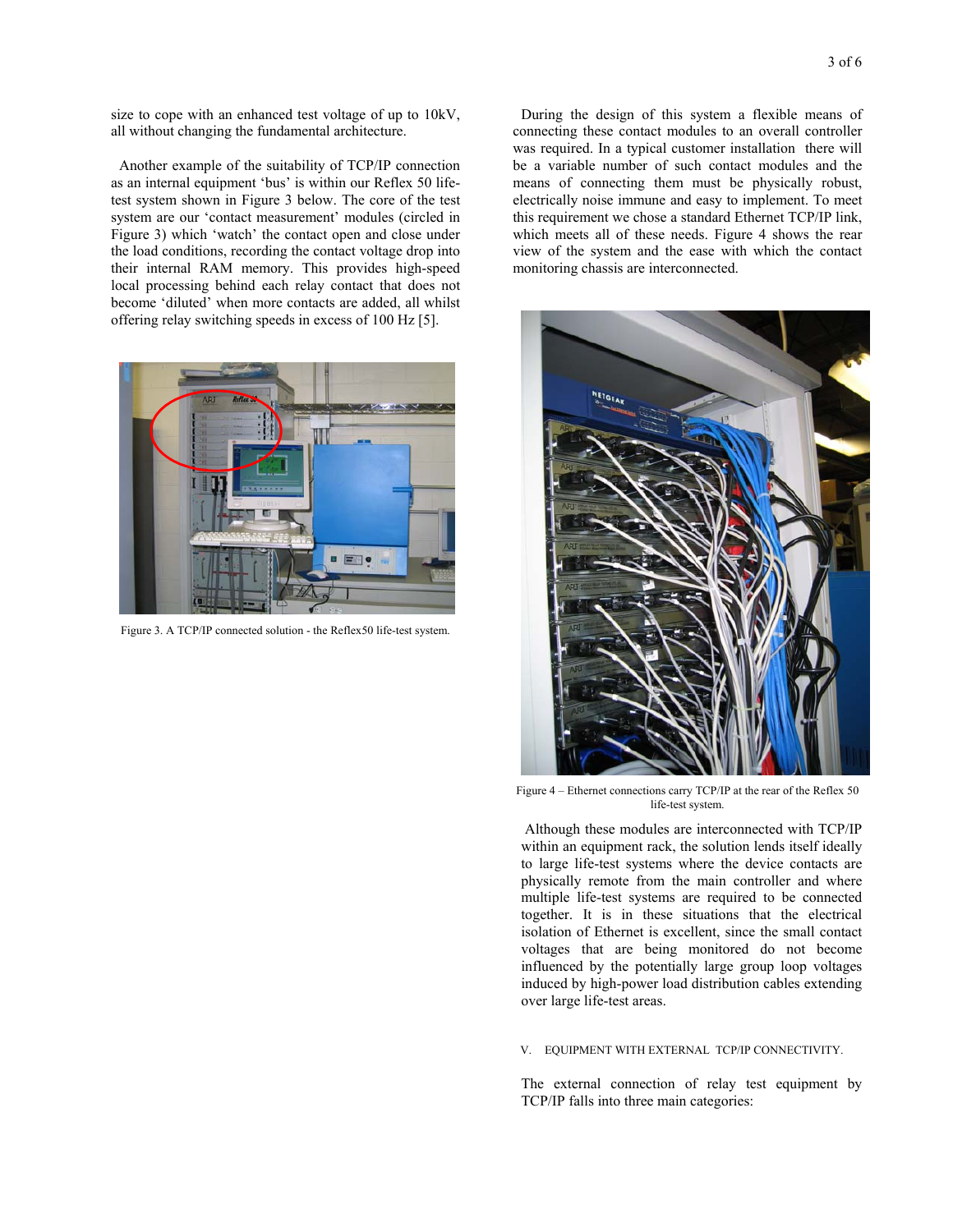- Access to data files on the equipment via the network.
- Remotely controlling the equipment test application.
- The equipment application presenting itself as a network or web server

We will look at these categories now in more detail.

## *A. Access to data files on the equipment via the network.*

All of us should be familiar with network file access by now, since this ability to share files and printers across a company network underpins most internal company procedures today. In general though, this means that all PC controlled relay test equipment shares by default the capability to be networked, even if the relay test software application does not directly interact with that network. This permits such file-based activities as sharing test programs from a common repository (e.g. the company main network server) and / or producing reports that pass electronically to a central location. Many of our customers already use such a central facility for obtaining run-time test programs.

More recently, and with increasing network hardware and software robustness, some companies have been moving to adopt a 'thin-client' solution, a term used to designate a network structure where connected PC's do not contain their own MS Windows operating system but obtain it – and any required software applications such as a MS Word or relay test software – from a central server at boot time. This further reduces the maintenance burden on a remote PC.

## *B. Remotely controlling the equipment test application.*

 Traditional remote control of relay test equipment is often by means of a custom 'handler interface' port on the equipment or by a character-based RS232 or RS432 serial port connection. More recently, TCP/IP connectivity has been used to implement a host connection to our relay test equipment that eliminates the need for other forms of interface. An extremely interesting application supported by a TCP/IP connection between two PC's is to host a 'remote desktop' connection – this is the feature that I'm using as I type here and now on my laptop – and although I'm using Microsoft Word for my writing, I might just as easily be viewing or configuring a relay test application in another country on one of our connected relay test systems. This remote desktop connection can only be initiated from certain Microsoft Windows versions, but with the appropriate software installed, any Windows client can be remotely controlled [3].

A useful feature of establishing this type of external access to an item of equipment is that of remote maintenance and / or fault diagnosis. There are a number of solutions for the hardware remote control of a PC and where it has been requested by a customer, Applied Relay Testing already installed both PCI card and external remote control solutions using tools from Peppercon AG, of Munich Germany such as their 'ERIC' card. [2]. This card is installed within the remote PC and is able to remotely shut-down and attempt the restart of a faulty PC motherboard, making complete remote hardware and software diagnosis feasible. If complete boot failure is ignored though, there are software-only solutions which permit 'taking-over' control of a remote PC. [3]

## *C. The equipment application presenting itself as a network or web server.*

With a little more intelligence within the relay test application itself, it is possible for the test equipment designer to provide end users with even more monitoring and control capability via a network. For some years, all of Applied Relay Testing's equipment software has included full logging of major software events such as operator logon, batch start / stop etc. More recently, this has been extended with a configurable in-built email server so that log files or specific events can be auto-mailed within the company to designated destination or group recipients. Examples of this are to send regular emails to the maintenance department informing them that routine system maintenance is required or to email equipment usage data to production supervision.

The most recent developments in web integration of test equipment centre around exposing the test equipment as an actual web server. For example, many network devices such as hubs, switches and routers are now themselves becoming configurable by typing a specific HTTP address into any web browser on the network, revealing one or more pages of device-specific data and controls. Here at Applied Relay Testing we have utilised this to create a new generation of thin-client high-power life-test components which can not only be widely spread in their location within a building, but can be viewed, configured and managed from anywhere.

## VI. REPORTING – LOCAL AND GLOBAL

Applied Relay Testing Ltd made a decision several years ago to move to Microsoft Word as a reporting tool for all of our relay test equipment software and reporting tools. To this end we developed our own software interface with MSWord that 'pushes' our report data into an MSWord document using what is termed 'COM automation' – a feature well standardised within Windows for many years now. This means that to the end user, there is no perceived separation between the test system software and a report document, the only restriction being that MSWord must be installed on the system. Since most engineering personnel are quite intimately familiar with MSWord this is an ideal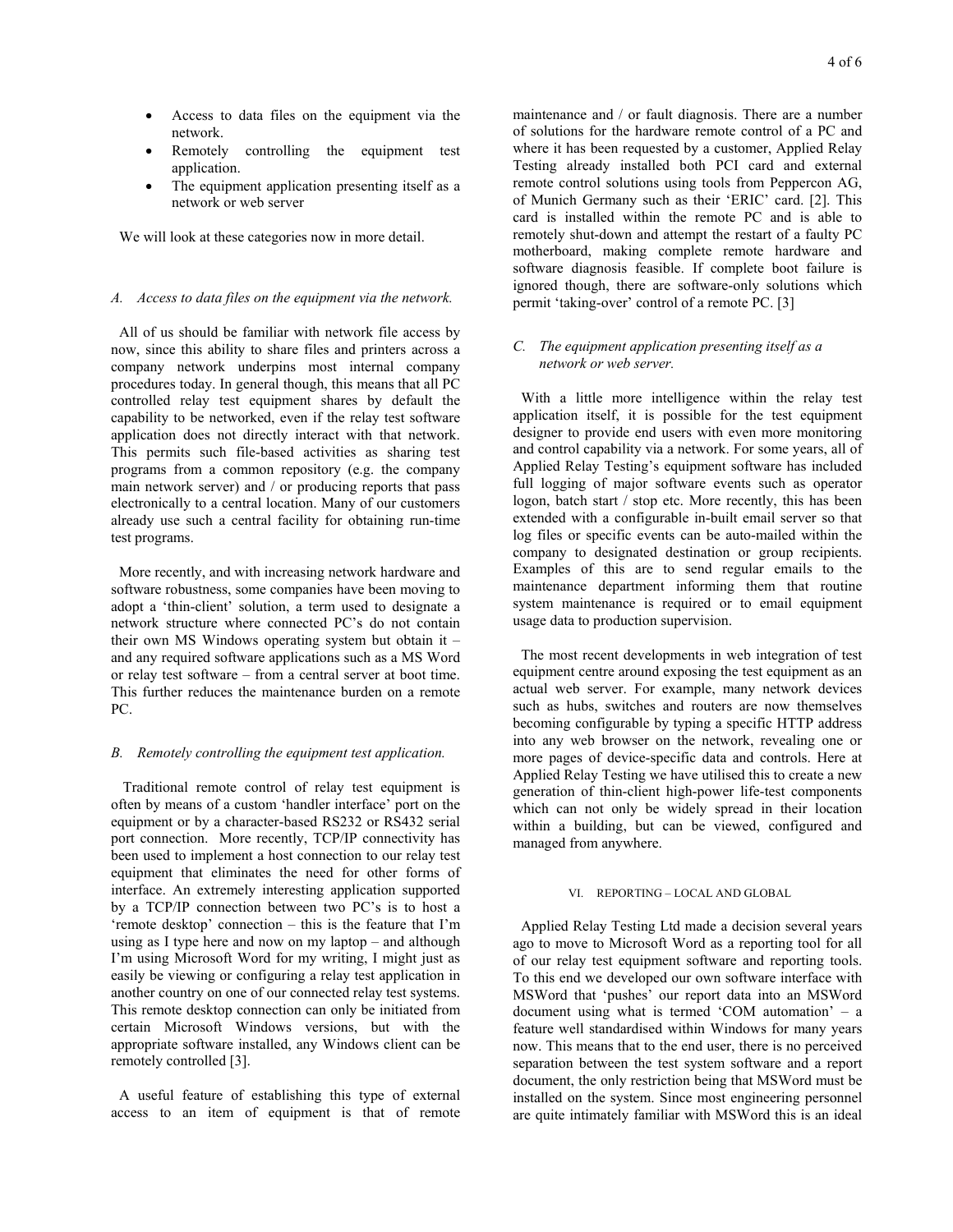vehicle for transporting reports out of a test system and onward to management or engineering staff. MSWord's support of printer issues is also very valuable since this allows us to concentrate on the tasks of developing test equipment and not solving issues arising from various combinations of printers and PC's.

A couple of examples of an MSWord report from a lifetest system are shown in Figures 5 and 6 below.



Figure 5 Applied Relay Testing's MS Word-based reporting - 1



Figure 6 Applied Relay Testing's MS Word-based reporting - 2

As can be seen, logos, text and graphics are easily included within a report. Our implementation of MSWord reporting uses a document template that can be customised by the end user. This template takes care of the standard formatting aspects of the document such as page size and layout, fonts and pre-defined items such as logos and contains special ART-specific codes that 'pull' in the relevant report data into those code locations. The result is a flexible report content which whilst it may lack the rigid formatting of some report solutions, it achieves a professional looking document quickly and easily.

#### *A. Producing reports from web server devices.*

IBM recently ran a T.V advert in the UK showing a hypothetical IT consultant presenting the company board a 'business adaptor' – apparently a round thing with lots of spikes sticking out on all sides - which 'connected everything to everything else'. Since such a device does not exist of course, the point was that IBM software solutions were the 'next best thing'. Of course this interconnectivity of data is a 'hot' topic right now, keeping managers on the road with their PDA's, mobile phones and laptops updated with company data. Marrying relay reports and data from scattered relay test equipment is a challenge that would be eased by such a device, but until and if someone actually invents one, we have several technologies which are moving in this direction.

Applied Relay Testing is developing XML-based report aggregation software which takes a step away from the actual test equipment that is supplying the data and is able to manage and report on multiple test systems – even if they are located in differing locations. The benefit of this is that such an application can be used locally across a limited number of (say) life-test system nodes or more globally to monitor and report on tests running in different countries. In this scenario, our use of Microsoft Word as a reporting medium is even more relevant regarding its support for XML.

#### VII. A PRACTICAL DEMONSTRATION OF REMOTE OPERATION AND MONITORING OF A LIFE-TEST SYSTEM ACROSS THE INTERNET.

To put these points into perspective, Applied Relay Testing Ltd is able to demonstrate a practical application of a life-test system running remotely whilst remaining accessible anywhere in the world. [4] To set up for this demonstration, point your browser at www.appliedrelaytesting.co.uk/remote

### VIII. CONCLUSION

This paper has shown how wide-area and local-area networks can be used in conjunction with suitably designed relay test products and tools. These test resources, previously used 'stand-alone', can now be interlinked and combined into powerful, focused or distributed test solutions. With the power of TCP/IP, systems can be created which mix and match life-test system resources, high-voltage and parametric test systems and distribute relay test programs and reports. Examples have been shown of a relay life-test system based on TCP/IP and how relay test reporting and control can be achieved using network connections.